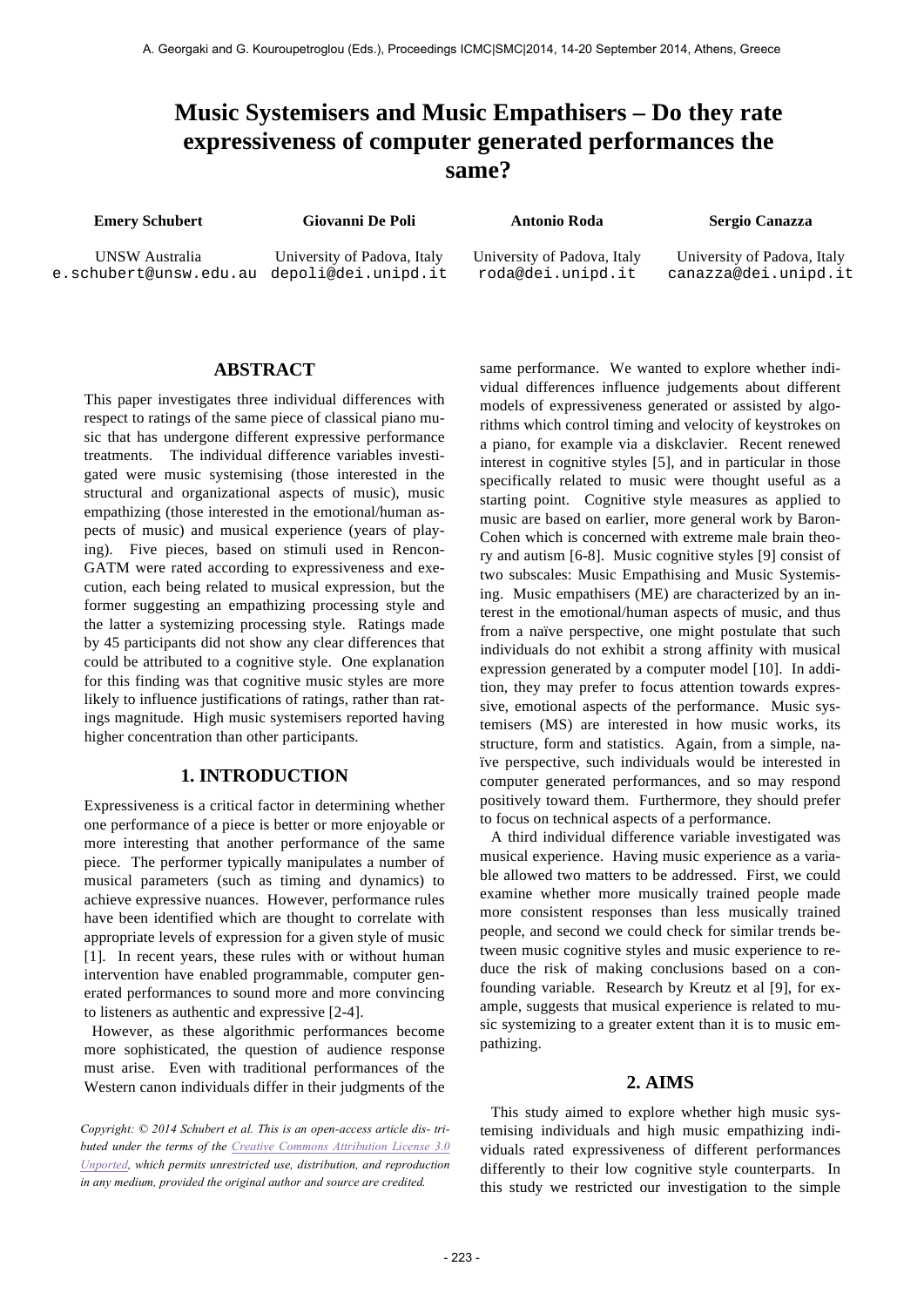rating of expressiveness in two way, one which might encourage music empathising responses (via rating of 'expressiveness' and another that might encourage music systemizing responses (via rating of the execution of the performance).

## **3. BACKGROUND TO THE STUDY**

This paper reports the expressiveness ratings made by students in Sydney, Australia in 2013 using four sound recordings of Allegro Burlesco Op. 88 by Kuhlau produced for Rencon-SMC11 [11], plus an additional recording by a human performer made in Bologna. Due to space constraints, readers are invited to inspect Canazza et al [11] for background information about the Rencon-GATM project.

The aspect of the Sydney study reported here is part of a larger project investigating individual differences in judgements of computationally generated expressiveness models. The participants were requested to respond to a number of questions for each excerpt as per Rencon-SMC11. Furthermore there was no human performance at Rencon-GATM, just the four computer generated pieces.

A key aim of the Rencon-GATM project was to determine which realization of the Kuhlau was rated as the most effective from a musical expressiveness point of view. The present study continues examining more detailed aspects of individual response reported in the Bologna data set [11] to preference for different computer generated and human renditions. In that study, gender and music cognitive styles were examined, but indicated no significant differences between the two groups. One reason for lack of effect may have been due to the small variance in the music cognitive style variance. The participants in that study had rather high music systemizing scores overall, for example [9].

## **4. METHOD**

The stimuli were presented in the sequence Perf1, Perf2, Perf3, Perf4, Perf5 (human), followed by the first four stimuli presented again in the same order (hence '1234h1234'). The first four pieces are referred to as 1a, 2a, 3a and 4a respectively. When played the second time they are referred to as 1b, 2b, 3b and 4b respectively. The systems used to generate the version are [11, p. 354]:

- 1a: uses two algorithms: YOX, developed by Dept. of Computational Perception, J. Kepler University, Linz (Austria) for tempo and Basis mixer for dynamics;
- 2a: CaRo 2.0, developed by the Sound and Music Computing group, Dept. of Information Engineering, University of Padova (Italy);
- 3a: DirectorMusices, developed by the Music Acoustics Group, KTH Royal Institute of Technology, Stockholm (Sweden);
- 4a: VirtualPhilharmony, developed by Katayose Lab., Dept. of Human and Systems Interaction

The human (h) performance is presented once only in the sequence. Participants completed the study via KeySurvey survey survey software (https://www.worldapp.com/surveys/overview.html), at their own pace on their own computer/sound-system. They were not told that some of the pieces were repeated.

Forty-five participants took part in this particular study in return for course credit – consisting of 31 females, 14 males, with overall mean age of 21.4 years (range 18-34), and overall average mean years of playing a musical instrument of 6.3 (range 0-16). The participants listened to each of the 9 stimuli and rated a number of qualities on a scale of 0 to 10 for each piece. A rating of 10 indicates a very strong agreement with the item, and a rating of 0 a complete disagreement with item. The study was conducted over the internet, and participants were asked to complete the study in a private, quiet space with good quality speakers or headphones. Participants were asked to report the audio output equipment they used. The qualities rated were: enjoyment of performance, enjoyment of piece, expressiveness, execution of performance, played by human, played by robot, familiarity with piece, with performer, task concentration, and equipment quality. For space reasons, results for only the most pertinent response qualities are reported here. Specifically, the results for two items are presented: 'The performance was expressive' and 'The execution of the performance was good (well played)'. Since nine, roughly two-minute pieces are rated, participant concentration could be a crucial variable, and so self-reported rating of concentration is reported (10 being high and 0 being low) for each stimulus. Music empathising and music systemizing ratings were collected in a separate survey sent to the same participants approximately two weeks earlier, administering the Music Cognitive Style scales [9].

## **5. DATA PREPARATION AND ANALYSIS**

Analysis comparing groups used median split scores for music systemizing, music empathizing and years of playing instrument ('Musician'). The Above median group for each variable is referred to as the **A group**, and the below median group is referred to as the **B group**. The groups were determined post hoc. In all figures that follow, error bar pairs should be read as A group for the solid line on the left of the pair and B group for the dashed line on the right of the pair.

## **6. RESULTS AND DISCUSSION**

#### **6.1 Expressiveness**

Overall, stimulus 2a (CaRo) was given the highest rating of the 9 stimuli with a mean of 7 to 7.5 (left pane), but performance 4a (VirtualPhilharmony) is rated quite erratically, with mean ranging from around 6 up to nearly 8 out of 10. There is unlikely to be any main effect as to the most expressive performance, but the human (h) performance had the highest mean rating overall.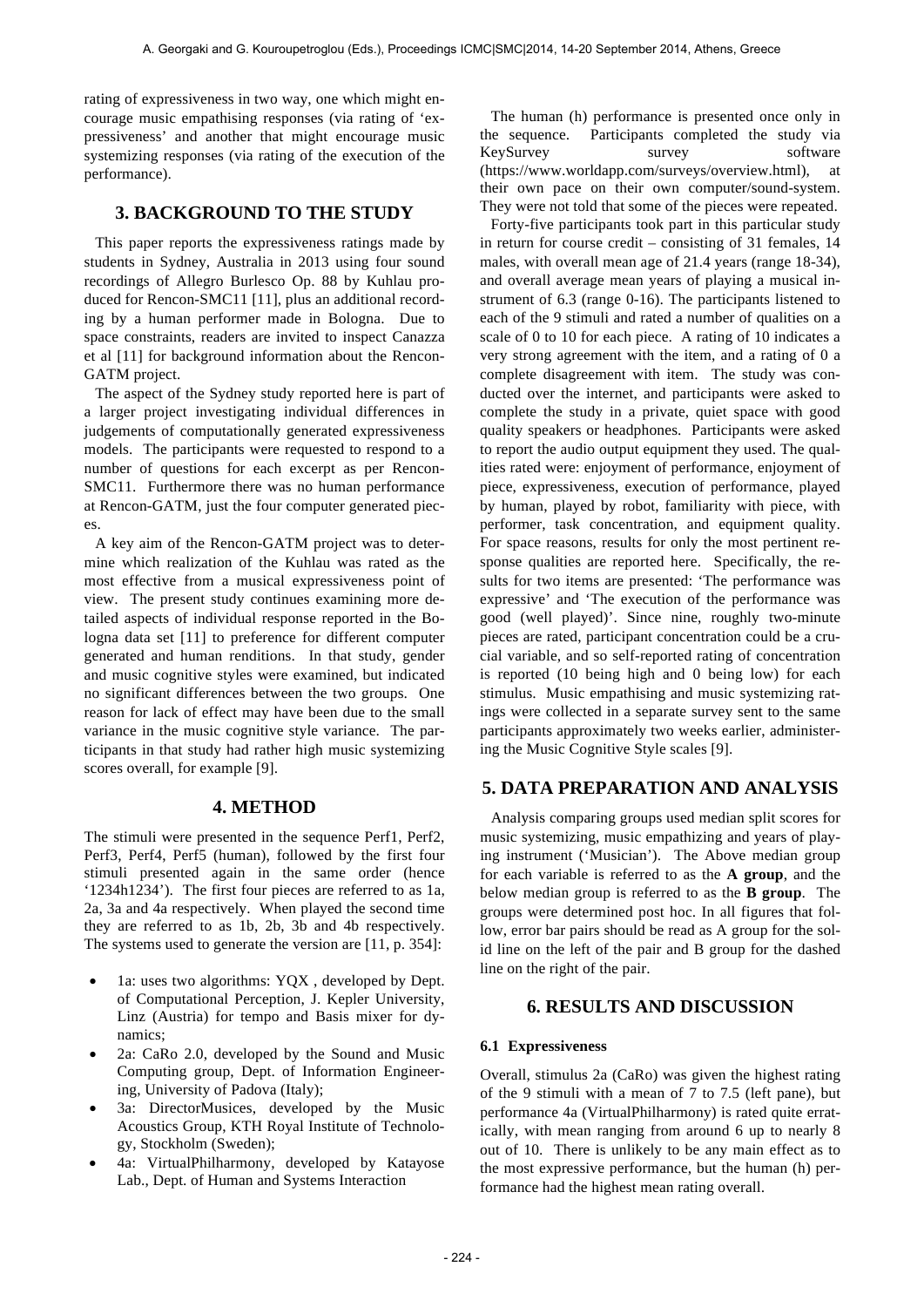A trend can be observed in cognitive music style, with A group ME scoring expressiveness higher than the B group ME. 4a was rated as having the mean highest expressiveness for the ME-A group and the Musician-A group. MS-A liked 2a the most. The B levels for each group gave overall lower ratings for expressiveness (that is, ratings closer to the neutral 5 position on

the 0-10 scale). Although these results suggest an effect of music empathising, the same trend in results can be observed for MS, with the A group generally rating expressiveness higher than or the same as the B group, as well as the Musician group (A group rating expressiveness the same or higher than the B group). Therefore the high ratings by ME indicate that expressiveness ratings are not related to music empathising, or that they are mediated by other factors.



**Figure 1**. Error bar plots for expressiveness ratings by stimulus.

(a) ME by stimulus, (b) ME by serial order, (c) MS by stimulus, (d) MS by serial order, (e) Musician by stimulus, (f) Musician by serial order.

Error bar =  $\pm$ 1SE. Solid line is A (above median) group, Dashed line is B (below median) group.

#### **6.2 Execution of performance**

Technical executions of the pieces were generally high (all means ratings above 6/10, and 13 means were above 7). MS-A reported performance 3b (DirectorMusices) as being fairly low in quality of technical execution. While we might hypothesise that MS-A participants will be good at rating technical execution, the graphs demonstrate that the low rating of 3b is inconsistent with 3a, which is rated as much higher [by error bar inspection. See 12, 13], even though they were the same performance. The poor reliability is most likely generated by mental fatigue effects [14]. And so we inspected possible fatigue effects through analysis of self-rated task concentration.



**Figure 2**. Error bar plots for performance execution ratings by stimulus.

(a) ME by stimulus, (b) ME by serial order, (c) MS by stimulus, (d) MS by serial order, (e) Musician by stimulus, (f) Musician by serial order.

Error bar =  $\pm$ 1SE. Solid line is A (above median) group, Dashed line is B (below median) group.

#### **6.3 Concentration**

ME-A group appears to be more consistent with concentration ratings, maintaining it at a higher level after the fifth (serial) performance compared to ME-B. MS-A reported the highest level of concentration overall, but particularly during the first four excerpts, relative to all other groupings.

## **7. GENERAL DISCUSSION AND CON-CLUSION**

Although some trends were observed, neither music systemising or music empathizing could be implicated in rating differences for either the expressiveness or the technical execution of the five performances investigated. For example, even though ME-A (high music empathiz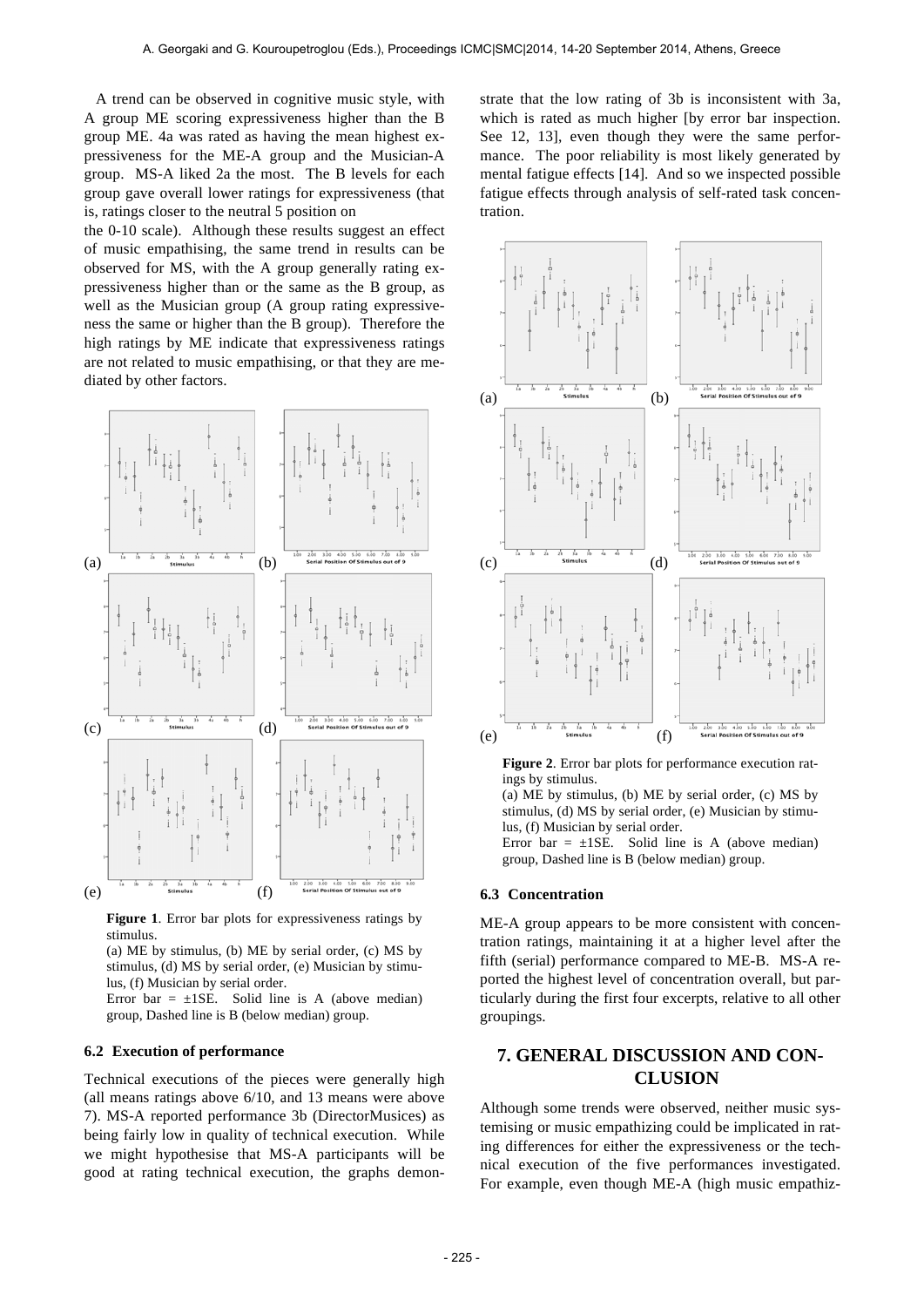ing participants') ratings of expressiveness of stimuli were overall the same or higher than ME-B, the same trend was observed for the MS groups and the Musician groups. Subsequently we proposed the following conclusions:

1. Music cognitive styles do not influence preference ratings because they are a reflection of a style of processing—that is the justification of the judgement, and not the magnitude of the judgement itself. Some preliminary evidence for this conclusion can be found in De Poli et al [10], although a recent study [15] suggests that justifications are not separable according to either music cognitive style.



**Figure 3**. Error bar plots for concentration ratings by stimulus.

(a) ME by stimulus, (b) ME by serial order, (c) MS by stimulus, (d) MS by serial order, (e) Musician by stimulus, (f) Musician by serial order.

Error bar =  $\pm$ 1SE. Solid line is A (above median) group, Dashed line is B (below median) group.

2. The ratings made by level B (below median) participants for each variable might be better explained in terms of the relationship between their rating and the absolute rating level. Inspection of all the rating pairs reported reveals that on 7 occasions the B level participants in all groups combined had confidence intervals that encompassed the scale midpoint (5) regardless of the

scale item, whereas for the A level of all groups combined, this occurred only twice. We may interpret this to simply mean that the B groups had less musical experience, and were therefore less confident with their ratings, preferring to move towards the less certain, more ambivalent midpoint of the item rating scale [16].

 Overall results suggest that performances 2 and 4 were the most successful in terms of expressiveness. Most importantly, apparently objective ratings of the pieces were affected by fatigue (or that fatigue/repetition affected enjoyment aspects of the music), because expressiveness and technical execution ratings drop according to serial position. This has some potentially important implications for future research, but it should also be set in the context of a task where several ratings are made for each performance of about two minutes duration.

 The results demonstrate some fairly subtle distinctions among participants with different cognitive styles, and they were not always stable, but were rather influenced by fatigue effects. These data and the concentration variable rating indicated that 5 versions of the two minute piece would have been the maximums that produced responses of good reliability, but also that music systemisers seem to be privileged in their ability to make judgements about expressiveness in music, possessing with a high level of concentration compared to the low systemiser group. High music empathisers were able to concentrate consistently throughout the study compared to other groups, but not with the same intensity as the music systemisers for the first four stimuli.

 The main contribution of this study, then, is that the rating of a stimulus is highly influenced by duration and number of musical items and tasks requiring completion, and that for numerous ratings of many pieces, short excerpts should be used where possible, or the rating task should be broken into blocks of about 15 minutes each (the approximate time require to rate five pieces in the present study).

 The most important implication for future research is that music cognitive styles may refer to justifications for ratings rather than the actual rating magnitudes themselves. The design of our study demonstrates that these 'preference-quality' judgements are highly sensitive to psychological noise, evidenced by the greatly varied responses given to identical performances rated twice. Thus, while individual differences may have some bearing on the way computer systems of expressiveness are rated, the experimental design is critical and future research should consider it carefully.

#### **Acknowledgments**

This research is part of the Music in my Life research program supported by the Australian Research Council.